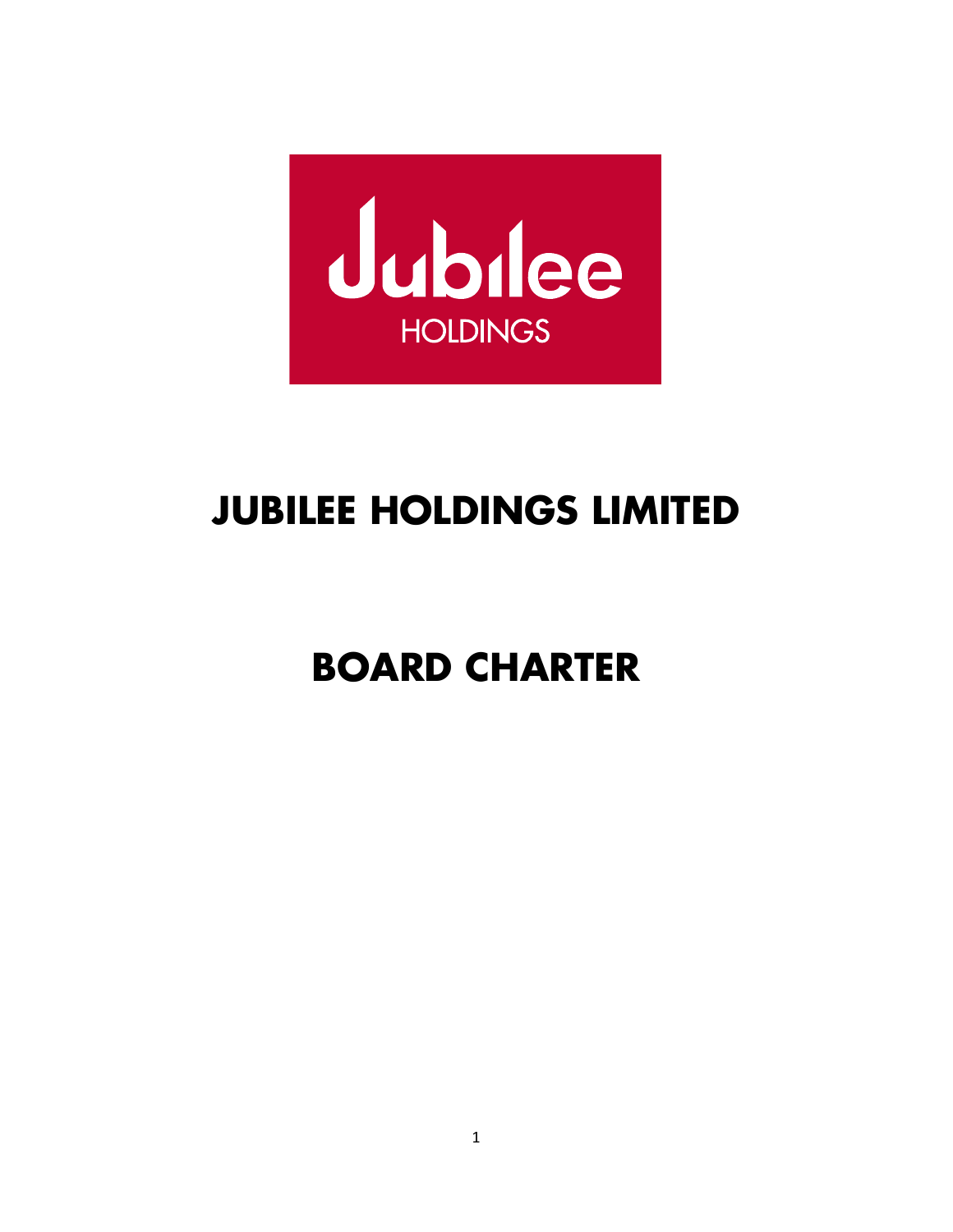## **JUBILEE HOLDINGS LIMITED ("the Company")**

#### **BOARD CHARTER**

#### **1 PREAMBLE**

The Company is committed to good corporate governance and to complying with legislation, regulations and codes of best practice in all jurisdictions in which it operates. The Board of Directors ("**the Board**") subscribes to generally accepted principles of good corporate governance and has adopted the Capital Markets Authority Code of Corporate Governance Practices for Issuers of Securities to the Public, 2015.

#### **2 OBJECTIVES OF THE CHARTER**

This Board Charter defines the governance parameters within which the Board exists and sets out specific responsibilities to be discharged by the Board and directors collectively, as well as certain roles and duties incumbent upon directors as individuals.

This Board Charter has been established to facilitate the full and free exercise of the qualities to be outlined hereunder and to ensure the effectiveness of each director's contribution, consistent with the standards of independent judgment, ethics, and integrity that directors are expected to observe.

Whilst the Board Charter stipulates minimum acceptable standards of conduct, it is critical that in pursuit of ideas underlying it, substance takes precedence over form.

#### **3 COMMITMENT AND INDEPENDENCE**

By subscribing to this Charter, each director acknowledges the Company's values and commits to upholding them. Therefore, directors undertake to take into account not only the possible financial impact of their decisions, but also their consequences for sustainable development, their effect on relations with stakeholders and the general interest of the communities in which the Company operates.

In all circumstances, each director undertakes to preserve his/her independence of judgment, decision and action, and to resist any pressure, direct or indirect, whether by other directors, creditors, suppliers or more generally, any third party.

Each director undertakes that, in arriving at a decision on any issues, he/she shall strive to ensure that the decision is in the best interest of the Company and is not driven by personal or any other interests.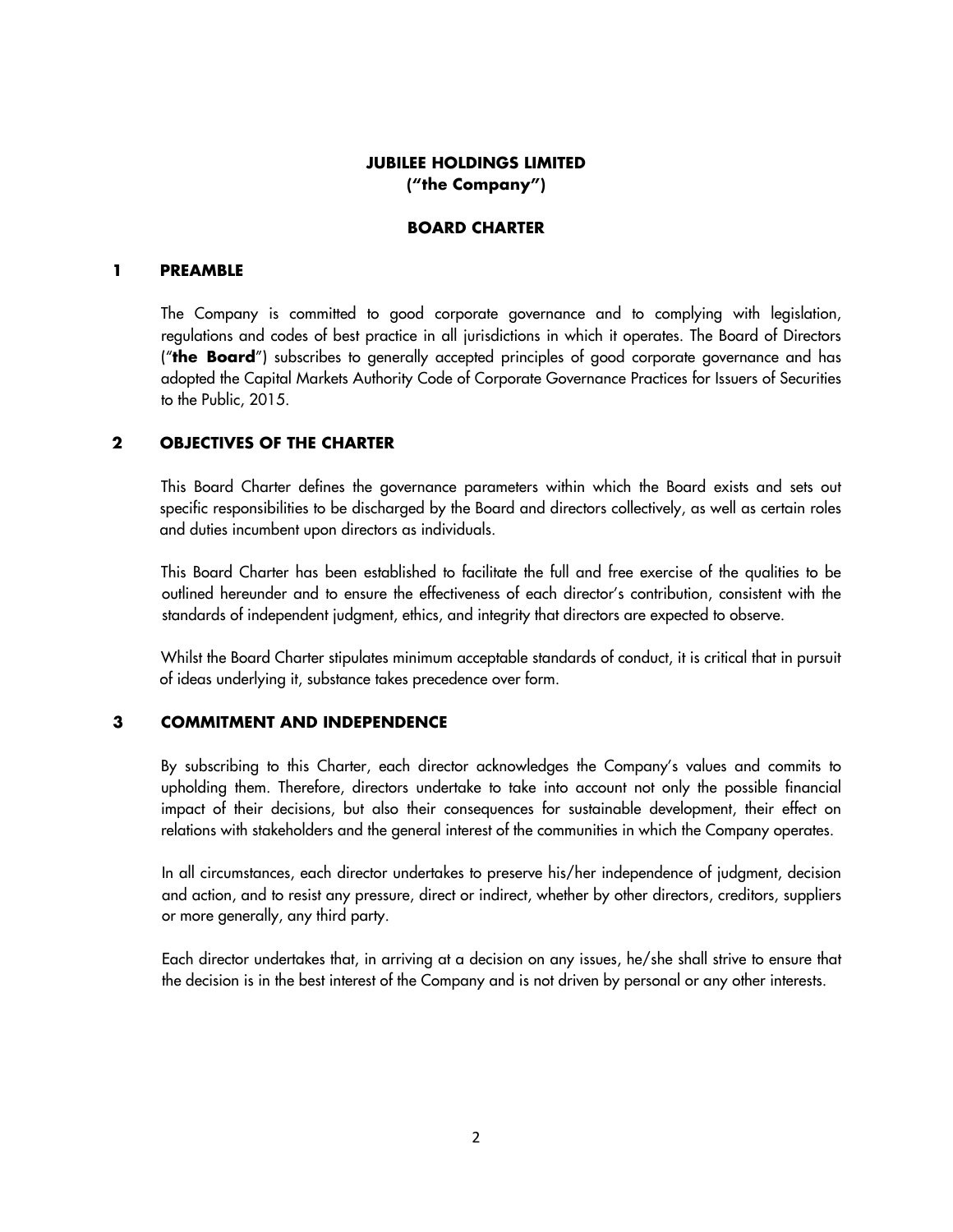# **4 BOARD STRUCTURE**

# **4.1 Size and Composition of the Board**

- 4.1.1 The Board shall comprise of not less than seven (7) and not more than twelve (12) directors unless otherwise determined as provided in the Company's Articles of Association.
- 4.1.2 The Board shall compose of a balance of executive, non-executive and independent directors of diverse skills or expertise, in order to ensure that no individual or group of individuals can dominate the Board's decision-making process.
- 4.1.3 Irrespective of a director's special expertise and knowledge, and regardless of whether a director is an executive, non-executive or independent director, all directors recognize that they are collectively responsible to the shareholders for the performance of the Company.

# **4.2 Appointments to the Board**

- 4.2.1 There shall be a formal and transparent procedure in the appointment of directors. All appointments shall be coordinated by the Board Nominating and Human Resource Committee (BNHRC) which shall propose new nominees to the Board and/or consider candidates for directorship. However, the responsibility of appointing directors shall rest with the full Board after considering the recommendations of the BNHRC.
- 4.2.2 New directors appointed by the Board to fill vacancies shall retire at the next Annual General Meeting and shall be eligible to offer themselves for re-election by shareholders.
- 4.2.3 All directors will be given letters of appointment upon joining the Board which will specify the terms relative to their appointment, including but not limited to, the term remuneration, duties and responsibilities, matters pertaining to conflict of interest, confidentiality and any other matters as stipulated by the BNHRC.
- 4.2.4 All appointments will be based on merit and against objective criteria which shall include the following:
	- integrity and standing in society;
	- $\bullet$  balance between executive, non-executive and independent directors<sup>1</sup> with the latter forming at least one third (1/3) of the total number of directors.;
	- mix of skill, knowledge, expertise and experience;
	- **•** diversity;

<u> 1989 - Johann Barn, mars ann an t-Amhain an t-Amhain an t-Amhain an t-Amhain an t-Amhain an t-Amhain an t-Amh</u>

- literacy in diverse business and management fields;
- track record of high performance;
- ability to exercise sound independent judgment;
- § good communication skills;
- leadership qualities;
- § as a minimum, technical (industry specific) skills; and
- § succession planning.
- 4.2.5 The BNHRC shall undertake an annual review of the Board composition to ensure that the membership mix is appropriate and addresses the needs of the Board and business.

 $1$  The term 'independent director' shall be as defined by CMA regulations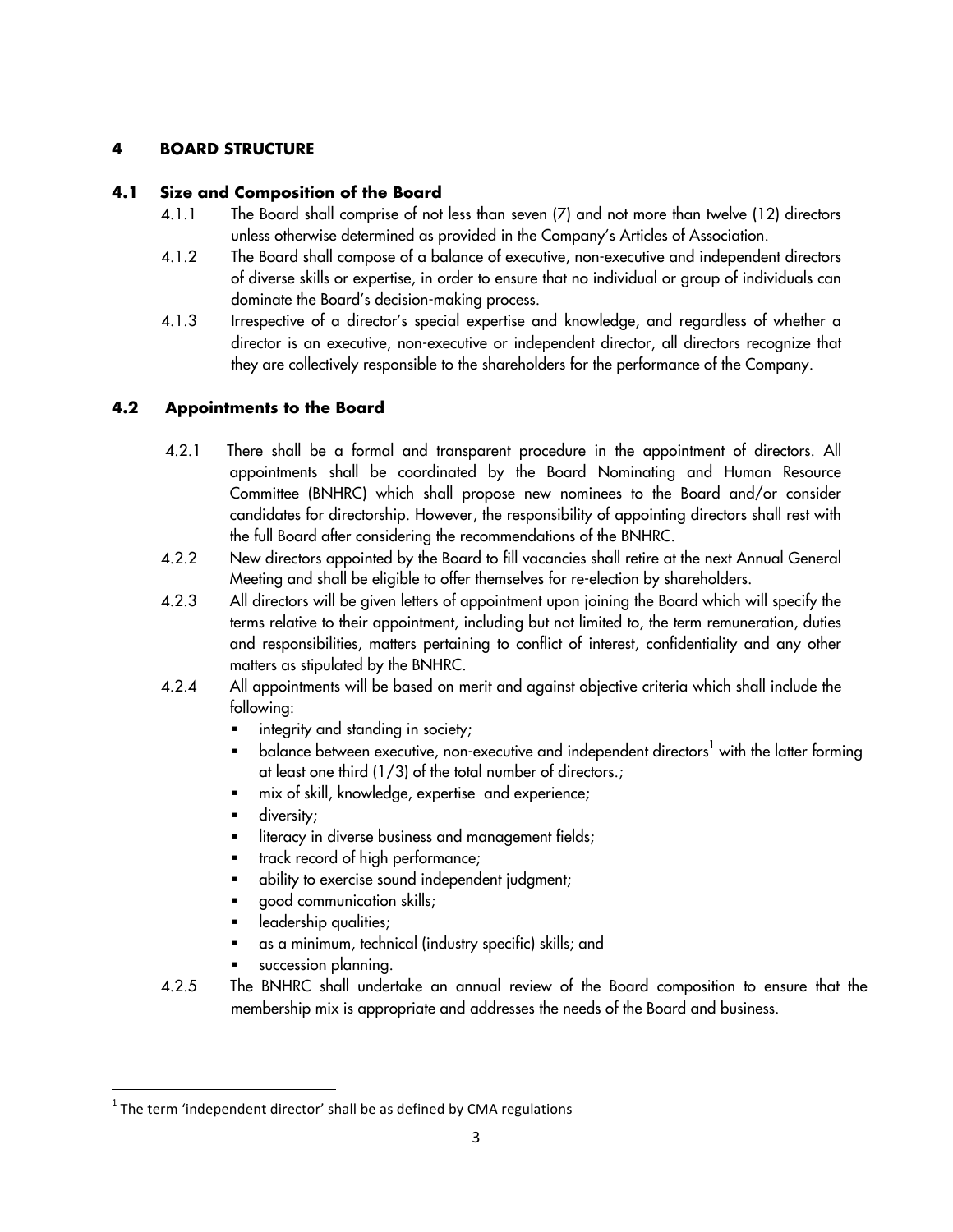## **4.3 Board Diversity**

- 4.3.1 The Company recognizes and embraces the benefits of having a diverse Board to enhance the quality of its performance. Towards this end, the Board shall consider diversity in academic qualifications, technical expertise, relevant industry knowledge, experience, nationality, age, gender and cultural background in the composition of its members.
- 4.3.2 The BNHRC will formulate measurable objectives for achieving diversity on the Board.
- 4.3.3 The ultimate decision on Board appointments while being based on merit and the contribution that the selected candidates bring to the Board, will bear in mind the benefits of diversity.

## **4.4 Removal of Directors**

- 4.4.1 The office of director shall be vacated by statute, death or under the provisions of the Company's Articles of Association.
- 4.4.2 The termination of an employment contract of an executive director will result, *ipso facto,* in the termination of his/her membership of the Board, unless the Board determines otherwise.
- 4.4.3 The Company shall disclose the resignation by a serving director immediately in (a) two newspapers with national reach (b) on the Company website and (c) in the Annual Report.
- 4.4.4 The Company shall also immediately notify the Capital Markets Authority of a director's resignation including the reasons necessitating the resignation.

## **4.5 Alternate Directors**

- 4.5.1 Any Director may at any time, subject to vetting by the BNHRC, appoint another director or any person approved by the Board to be his/her Alternate director to act in his/her place at any meetings of the Board at which the appointer is unable to be present. Such appointee shall be entitled, in the absence of the appointer, to exercise all the rights and powers of a director and to attend and vote at meetings at which the appointer is not personally present and where the appointee is a director, to have a separate vote on behalf of the appointer in addition to his/her own vote.
- 4.5.2 An Alternate director has all the obligations imposed on the substantive director and shall be deemed to be a director for all intents and purposes and shall be bound by the provisions of this Board Charter.
- 4.5.3 Any substantive director, whether body corporate or natural person shall have only one Alternate director.
- 4.5.4 An Alternate director shall *ipso facto* cease to be an Alternate director if the appointer ceases to be a director or if the appointment is revoked or if he/she resigns.
- 4.5.5 An Alternate director shall not be appointed as a member of the Board Audit committee.

## **4.6 Multiple Directorships**

- 4.6.1 A Director may hold directorships in other public listed companies subject to not more than three (3) public listed companies in at any one time; and:
	- § If the Chairman, shall not hold such position in more than two (2) public listed companies;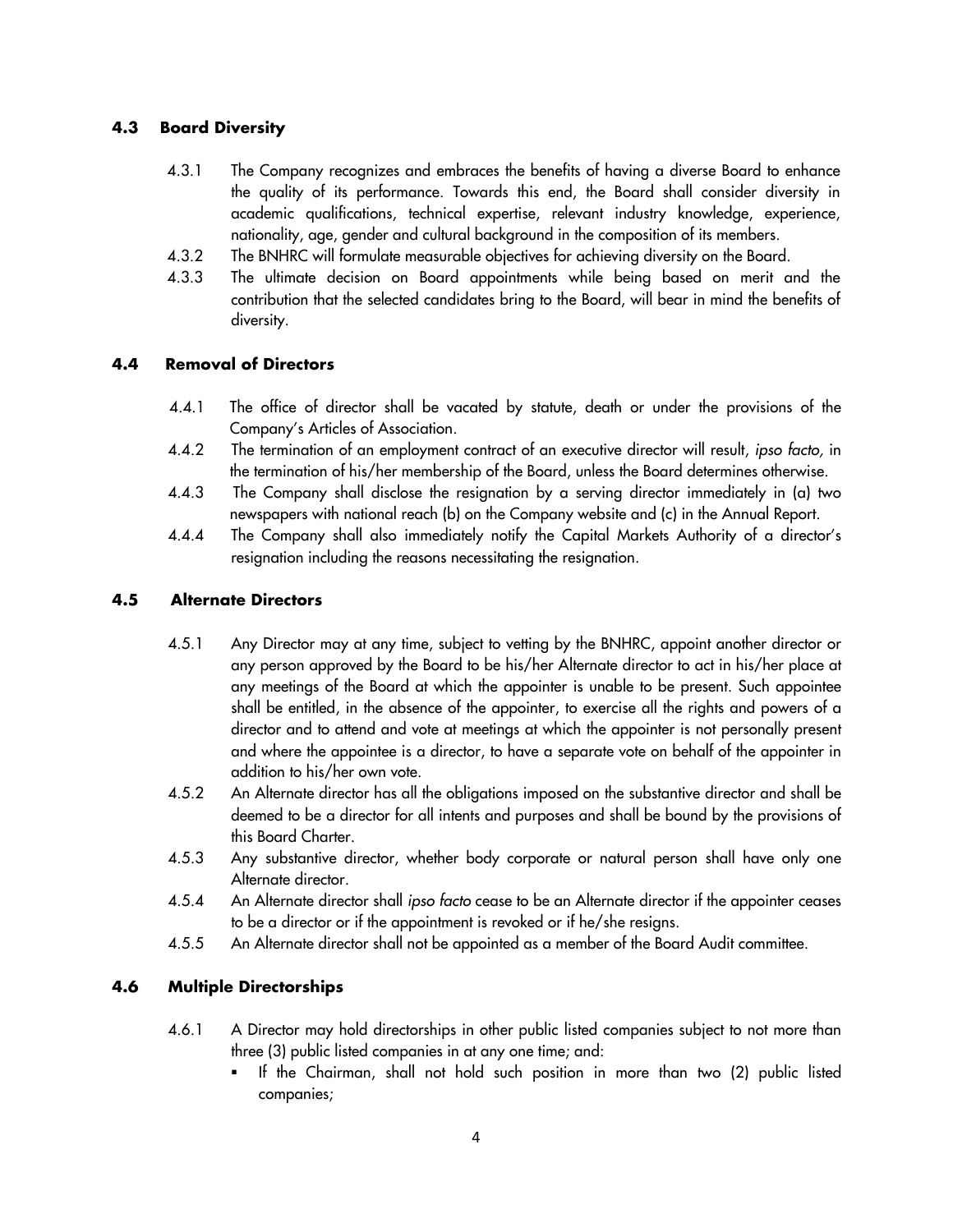- § If an executive director, shall be restricted to one (1) other directorship of another listed company.
- § If an Alternate director, shall not hold such position in more than two (2) public listed companies.
- 4.6.2 The above restrictions shall apply to directorships in Kenya and are to ensure effective participation by directors in Board affairs.

#### **5 TERM**

- **5.1** One third of the directors for the time being or, if their number is not a multiple of three, the number nearest to but not greater than one third, save the executive directors shall be required to retire by rotation at the Annual General meeting in every year as provided under Article 85 of the Company's Articles of Association. The executive directors shall be on fixed-term contracts which shall be based on pre-agreed performance criteria.
- **5.2** The term of office of the Board members shall be organized in a manner that ensures that there is a smooth transition.

## **6 BOARD PROCEEDINGS**

#### **6.1 Frequency of Board meetings**

The Board shall develop and maintain reporting and meeting procedures for itself and its Committees as it thinks fit. Regular Board meetings shall be held at least four (4) times a year on dates and at venues agreed by the directors. Unless otherwise agreed, the meetings shall take place in Nairobi.

#### **6.2 Notification of meetings and Agenda**

- 6.2.1 The Company Secretary shall, in consultation with the Chief Executive and the Chairman, be responsible for issuing proper notice of Board meetings and circulation of relevant Board papers. The Agenda and Board papers will be circulated at least (five) 5 working days in advance of the meeting to allow Directors sufficient time for review before the meeting.
- 6.2.2 The Board has sole authority over its Agenda and exercises this through the Chairman. Any member may through the Chairman request the addition of an item to the Agenda. The Chairman working with the Chief Executive and the Company Secretary will set the Agenda.

#### **6.3 Attendance at Board meetings**

 The quorum necessary for transacting the business of the Board may be fixed by the directors and unless so fixed shall be four (4) directors present in person or through Alternate.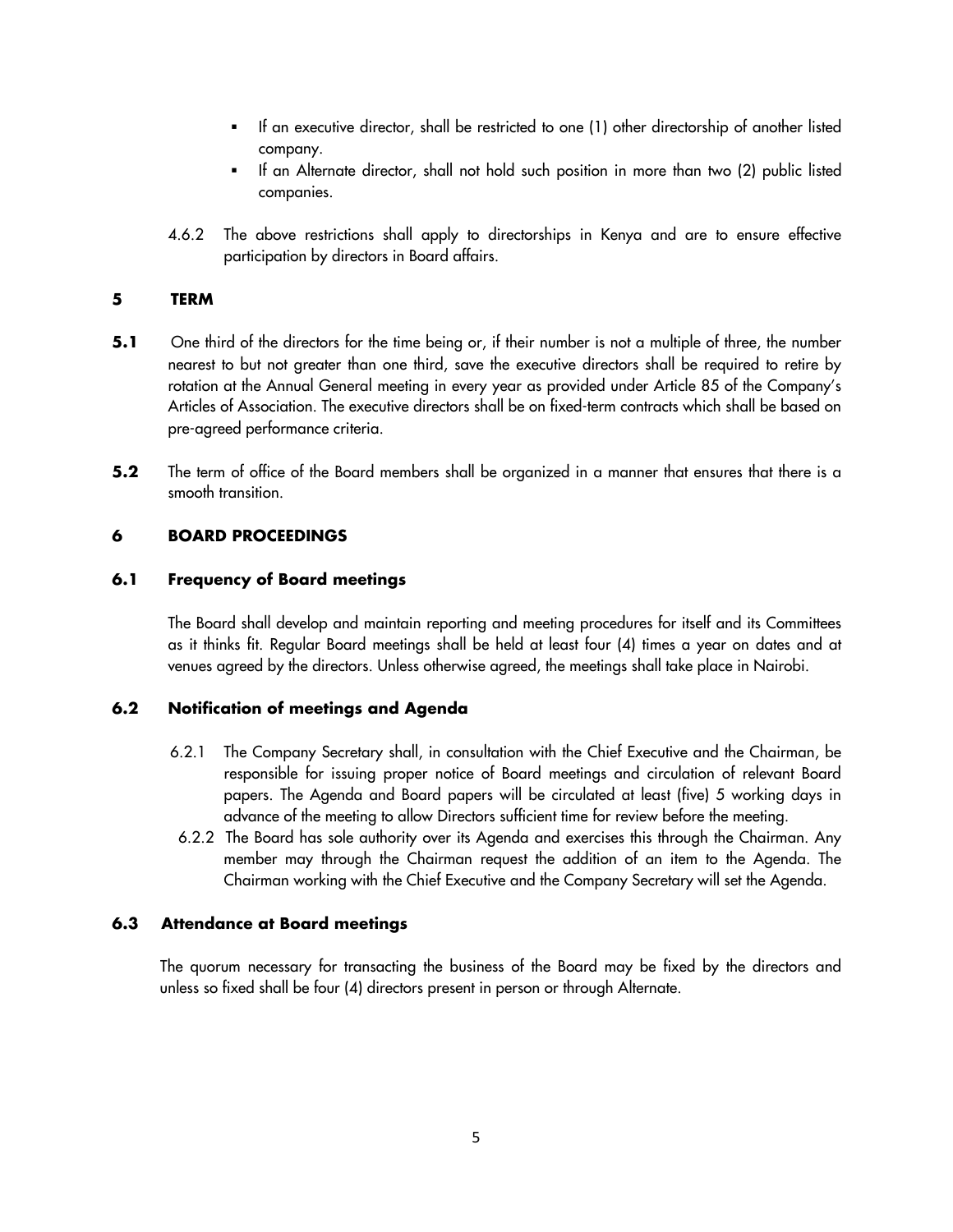#### **6.4 Decision at Board meetings**

 The Board shall endeavor to arrive at decisions through consensus. Questions arising at any meeting shall be determined by a majority of votes of the directors present and in the case of any equality of votes, the Chairman shall have a second or casting vote.

#### **6.5 Board Minutes**

 The Company Secretary shall be responsible for taking the minutes of all Board meetings. Such minutes shall provide an accurate record of the directors and all invited persons/professionals present at meetings, the resolutions passed and proceedings at the meetings. Minutes of all Board meetings shall be considered at subsequent Board meetings, approved and signed by the Chairman of the meeting.

#### **6.6 Board Work Plan**

The Board shall prepare a Work Plan setting out the activities planned for each financial year. The Work Plan will cover amongst others, the timings for regular Board and Committees meetings and the Annual General Meeting, special projects and principal areas of focus in that year. Each year's Work Plan shall be presented to and be approved by the Board at the commencement of the calendar year.

## **7 ROLE OF THE BOARD / CHAIRMAN / CHIEF EXECUTIVE**

#### **7.1 Board**

 The Board shall assume a primary responsibility of fostering the long term business of the Company consistent with its fiduciary responsibility to the shareholders. The Board of directors should accord sufficient time to its functions and act on a fully informed basis while treating all shareholders fairly, in the discharge of the following responsibilities, amongst others:

- define the Company's Mission, Vision and Values, its strategy, goals, risk, policies plans and objectives;
- ensure effective accountability and stewardship of resources within the Company;
- § oversee the corporate management and operations, management accounts, major capital expenditures and review corporate performance and strategies at least on a quarterly basis;
- identify the corporate business opportunities as well as principal risks in its operating environment including the implementation of appropriate measures;
- to manage such risks or anticipated changes impacting on the corporate business;
- ensure the efficient management of the Company and development of appropriate staffing and remuneration policy including the appointment of Chief Executive and senior staff; ensure that the Company has developed succession plans for its directors and senior management;
- review on a regular basis the adequacy and integrity of the Company's internal controls, acquisitions and divestitures and management information systems;
- ensure that the Company complies with all relevant laws, regulations, rules and guidelines;
- § establish and implement a system that provides necessary information to the shareholders including shareholder communication policy for the Company;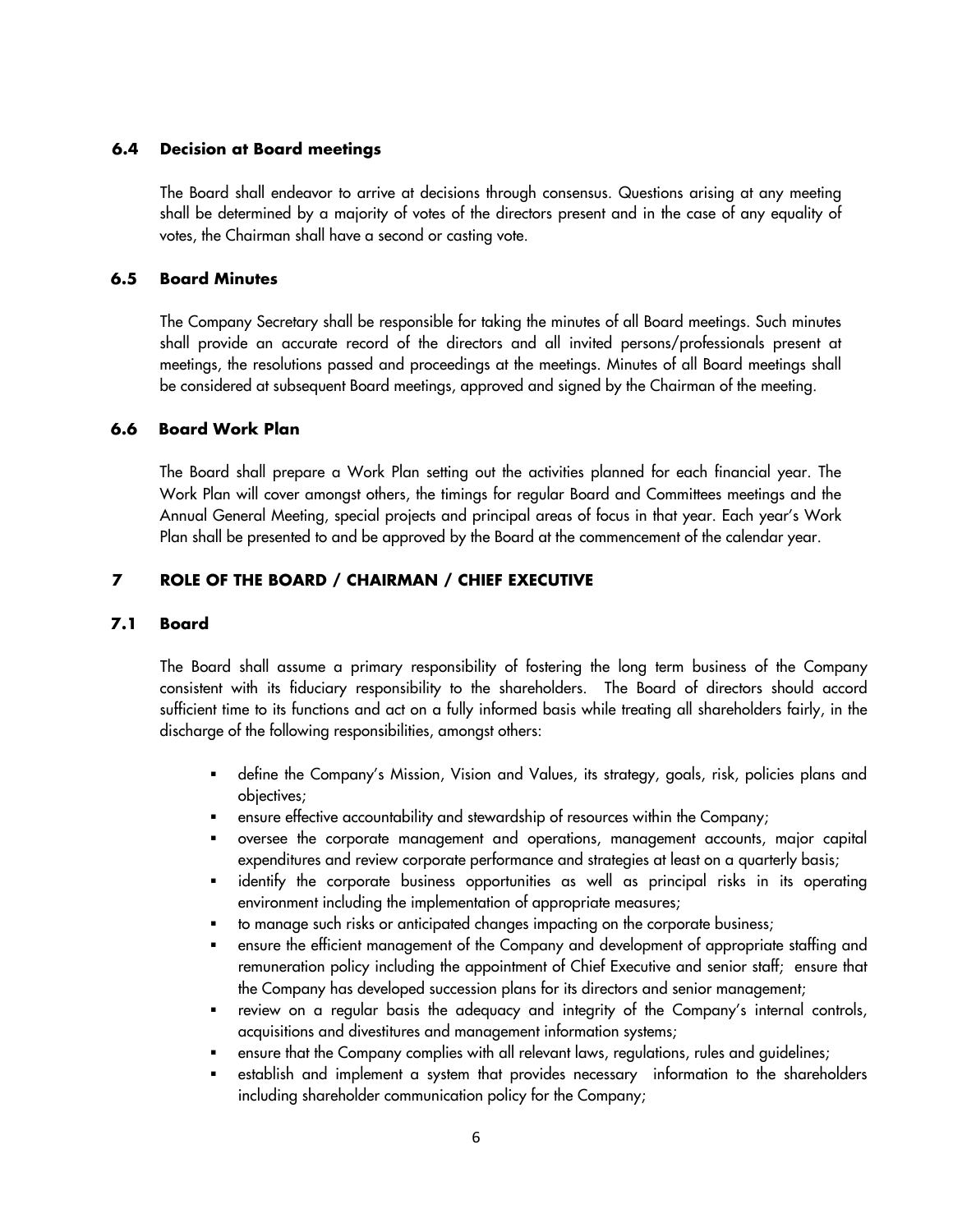- take into consideration the interests of the Company's stakeholders maintaining an effective disclosure and communication system with all stakeholders;
- § approve the Company's annual budgets;
- § ensure the Company has developed an effective Corporate Social Responsibility programme;
- regularly evaluate its performance and effectiveness as a whole and that of individual directors including the Chief Executive, the Company Secretary and the Chairman;
- monitor the adequacy and effectiveness of the Company's governance structures; and
- § monitor and manage potential conflict of interest situations at management Board and shareholder level.
- **7.2** In discharging the above role, directors are expected to have the following attributes:
	- act in good faith and in a transparent and professional manner, having regard to their fiduciary duty and responsibilities to the shareholders;
	- **EXERC** exercise independent judgment in the interests of the Company; and

## **7.3 Chairman**

- 7.3.1 There shall be a clear separation of the role and responsibilities of the Chairman and the Chief Executive to promote:
	- § accountability and facilitate division of responsibilities.
	- § balance of power and authority such that no one individual has unfettered powers of decision making.
- 7.3.2 The Chairman's shall be a non-executive Board member and shall not be involved in the day-today running of the business so as to provide effective oversight to the Company.
- 7.3.3 The Chairman's primary role is to direct the Board's business and act as its facilitator and guide, ensuring the Board is effective in its task of setting and implementing the Company's corporate direction and strategy. More specifically, the Chairman's responsibility will include:
	- § providing overall leadership to the Board;
	- § determining the agenda and ensuring that the directors receive accurate, timely and clear information of business to be transacted at Board meetings;
	- § chairing and efficiently conducting Board and shareholders general meetings;
	- maintaining a close but independent working relationship with the Chief Executive;
	- acting as an information link between the Board, management and shareholders;
	- harnessing the collective skills of the Board and the executive team;
	- facilitating and enabling an environment conducive to free and open discussions;
	- heading the Board evaluation process;
	- § guiding the Board decision-making process and where there is extreme necessity use his/her casting vote; and
	- in consultation with the BNHRC, to ensure that effective induction and training programmes for directors are developed and implemented and to monitor the overall activities and performance of Board and Committees.

## **7.4 Chief Executive**

The Chief Executive shall be responsible for the day-to-day leadership of the Company's business affairs and in general, shall be responsible for the following: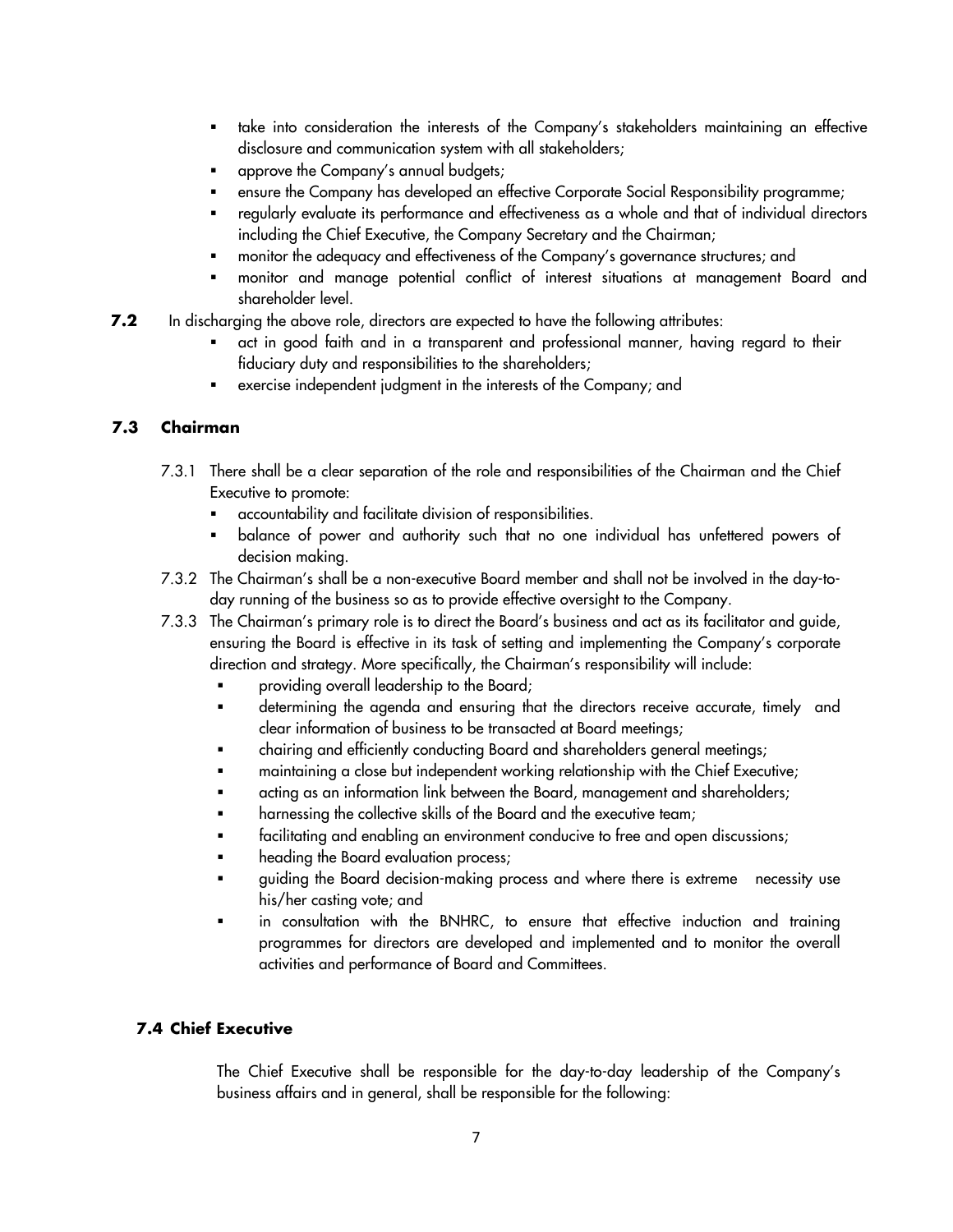- formulating strategy and policy for Board approval;
- ensuring a clear flow of information between management and the Board in order to facilitate both quantitative and qualitative evaluation and appraisal of the Company's performance.
- implementing and communicating policies and strategies approved by the Board;
- § preparing budgets, business proposals and submissions for Board approval;
- achieving the Company's financial and operating goals and objectives;
- ensuring continuous improvement in the quality and value of the products and services provided by the Company;
- § overseeing personnel matters including hiring and firing of senior staff and ensuring that the Company has an effective management team structure and succession plan;
- maintaining proper internal controls;
- maintaining a conducive work environment for attracting, retaining and motivating staff; and
- nurturing a corporate culture that promotes ethical practice.
- 7.5 The Board shall have a clear succession plan for the Chairman and Chief Executive to avoid undue disruptions that may be caused by unplanned and sudden departures that could undermine the Company's and shareholders' interests.

# **8 BOARD COMMITTEES**

To enable the Board effectively discharge it duties, the Board may form Committees of its members and delegate specific mandates to such Committees as may be. The Committees shall conduct their affairs subject always to their Terms of Reference as approved by the Board. The Board shall establish the following Committees as a minimum and delegate to them specific mandates:

- The Audit & Compliance Committee
- § Nominating and Human Resource Committee
- § Finance Committee

## **9 CONFLICT OF INTEREST**

- 9.1 The Directors are under a fiduciary duty to act honestly and in the best interests of the Company. To this end, directors should avoid putting themselves in a position where their self-interest conflicts with their duty to act in the best interests of the Company.
- 9.2 It shall be the duty of a director to disclose any area of conflict of interest or potential conflict of interest that may undermine his/her position as director and to this end have his interest duly recorded.
- 9.3 The provisions of conflict of interest herein shall be complimentary to the provisions relating to the same in the Companies Act, 2015.

## **10 DECISION MAKING**

10.1 Directors are encouraged to hold discussions openly and constructively, recognizing that genuinely held differences of opinion could, in such circumstances, bring greater clarify and lead to better decisions.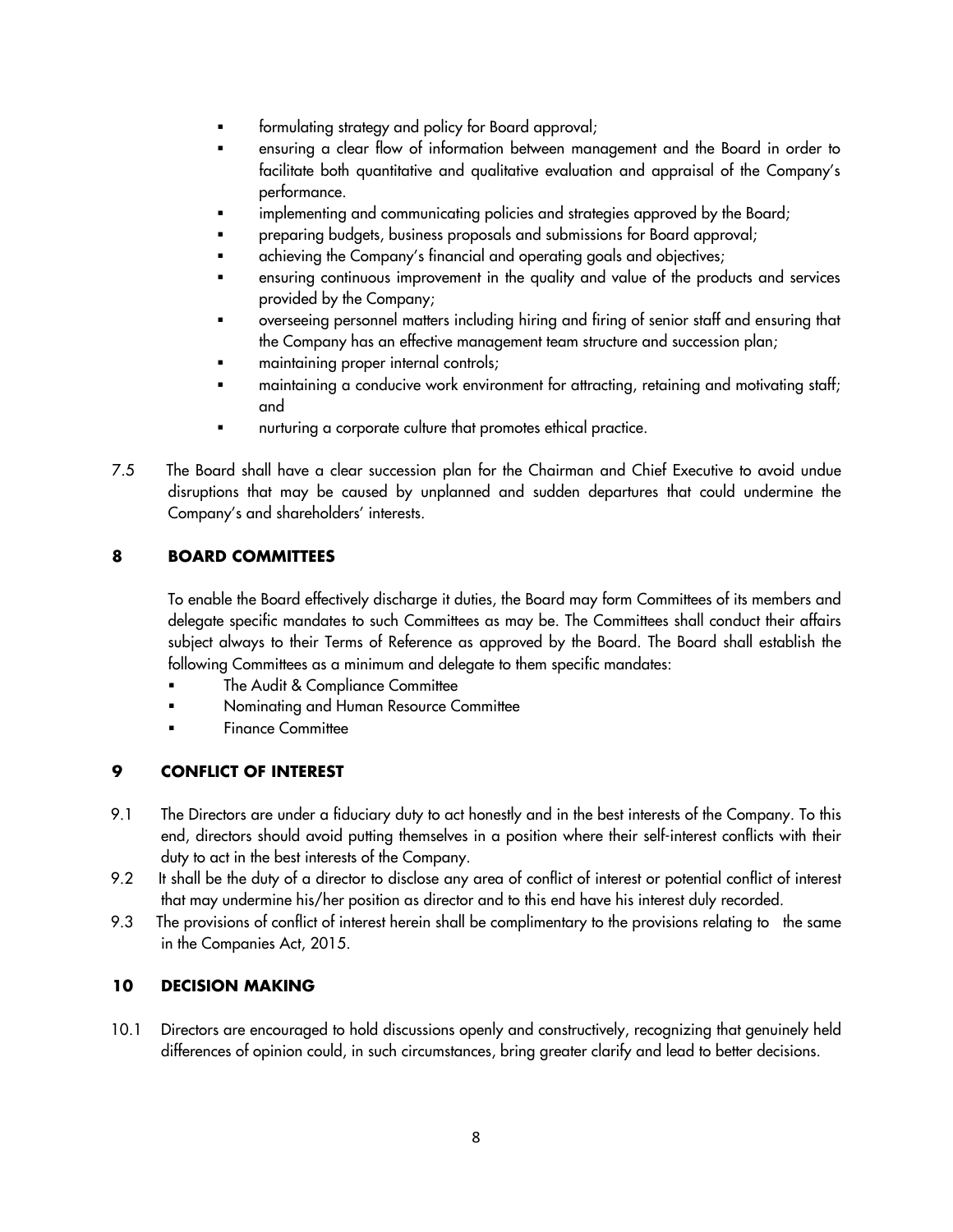- 10.2 Each director commits to express their views in a forthright manner and to use all means at their disposal to convince the Board of the validity of their position should they hold that a proposed Board decision is not in the best interest of the Company.
- 10.3 The Chairman will facilitate free, fair and open discussions on all matters tabled for consideration. He will use best endeavors to seek consensus in Board decisions failing which he will call for a vote.
- 10.4 The Company Secretary will keep a register of all decisions that are voted upon and the vote of the respective directors.

## **11 CONFIDENTIALITY**

- 11.1 Information concerning the Company which is communicated orally or in Board papers, to Directors in confidence in connection with their functions is provided *intuit personae* (in consideration of the person). Directors must personally take the necessary precautions to preserve the confidentiality of such information and not divulge it under any circumstances. This personal responsibility applies equally to Alternate directors.
- 11.2 The Company Secretary shall ensure that any employee, consultant or invitee attending Board/Committee meetings is aware of this duty of confidentiality and is bound accordingly.

## **12 DIRECTORS REMUNERATION**

- 12.1 The Board, through the BNHRC, shall establish a formal and transparent procedure for remuneration of directors. The BNHRC shall be responsible for reviewing the directors' remuneration and recommending changes from time to time.
- 12.2 The non-executive directors of the Board shall receive a quarterly director's fee and sitting allowance. They shall not be covered by the Company's incentive programmes and shall do not receive performance-based remuneration. No pension contributions are payable on non- executive directors fees. The Company will however reimburse all reasonable and properly-documented expenses the Directors incur in performing their duties.
- 12.3 In considering the remuneration of non-executive directors the BNHRC shall consider:
	- remuneration shall be sufficient to attract and retain highly qualified directors;
	- remuneration that is competitive and in line with remuneration for other non-executive directors in the same industry;
	- remuneration that is aligned with the business strategy and long-term objectives of the Company.
- 12.4 The fees and sitting allowances are determined by the Board and shall be retrospectively approved by the shareholders at the Annual General Meeting. The remuneration to directors shall be appropriately disclosed in the Annual Report.
- 12.5 The executive directors' remuneration should be competitively structured and linked to performance.

## **13 DIRECTORS' ORIENTATION AND TRAINING**

13.1 Newly appointed directors will undergo a comprehensive, formal and tailor made induction programme, to ensure their effective contribution to the work of the Board and committees. The induction will amongst others, cover the nature of the Company's business, organizational structure, Board and Committee mandates, key strategies, Board practices and procedures as well as the role duties and responsibilities of directors. The induction process will be coordinated by the Chief Executive and the Company Secretary.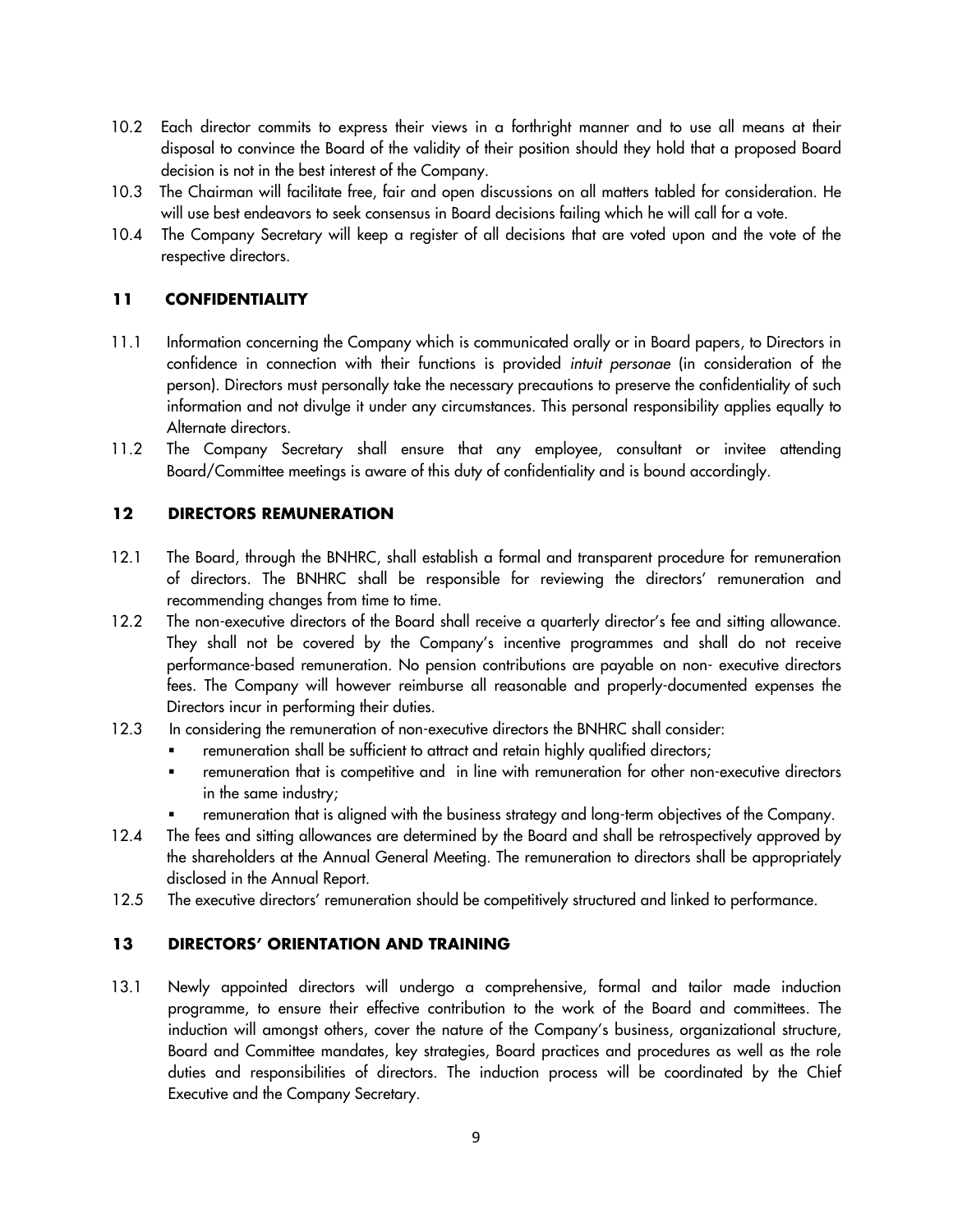- 13.2 All directors will also receive continuing training to extend and refresh their knowledge and skill which add to their effectiveness in the discharge of their responsibilities. Training is required due to the weighty responsibilities placed upon directors, and due to the fast changes in the corporate environment which requires preparedness on the directors. In this regard and as a minimum, all directors will undergo formal training and certification in corporate governance and in every year shall undergo at least twelve (12) hours of Board development in governance.
- 13.3 The Company shall provide the necessary resources for implementing such training programmes.

## **14 PERFORMANCE EVALUATION**

- 14.1 The Board shall undertake an annual evaluation of its own performance, the performance of the Chairperson, that of its committees, individual members, the Chief Executive and Company Secretary.
- 14.2 The primary purpose of the evaluation is not only to enhance the performance, effectiveness and contribution of each director, but also to improve the effectiveness of the Board as a whole. The formal evaluation once a year will not replace informal feedback on performance on an ongoing basis.
- 14.3 The results of the evaluation will be used to determine the strengths and weakness of the Board identify any skills gap in the composition of the Board and provide important input for appointments, reappointments and specific training needs of directors.
- 14.4 The Board shall agree on the parameters to be used in the annual evaluation process and shall work with independent governance specialists to develop the parameters to be included in the evaluation toolkit.

## **15 ACCOUNTABILITY AND AUDIT**

- 15.1 The Board is responsible for:
	- ensuring that qualified, competent, fit and proper persons are employed to undertake accounting and financial responsibilities;
	- ensuring the integrity and adequacy of the Company's accounting and financial systems;
	- ensuring the Company complies with applicable accounting standards and regulatory framework.
- 15.2 The Board shall present to the stakeholders, annually, a balanced and understandable assessment of the Company's financial position and prospects. The directors shall explain in the Annual Report their responsibility for preparing the accounts and express their opinion on whether the Company remains a going concern, with supporting assumptions or qualifications as necessary.

#### **16 INTERNAL CONTROL**

 The Board is responsible for the Company's systems of internal control. It shall set appropriate policies on internal control, and shall regularly (at least annually) conduct a review of the effectiveness of the Company's systems of the internal controls, and confirm to the shareholders the position. The review shall cover all material controls, including financial, operational compliance, as well as risk management procedures. The Board shall further ensure that the system of internal control is effective in managing risks in the manner in which it has approved.